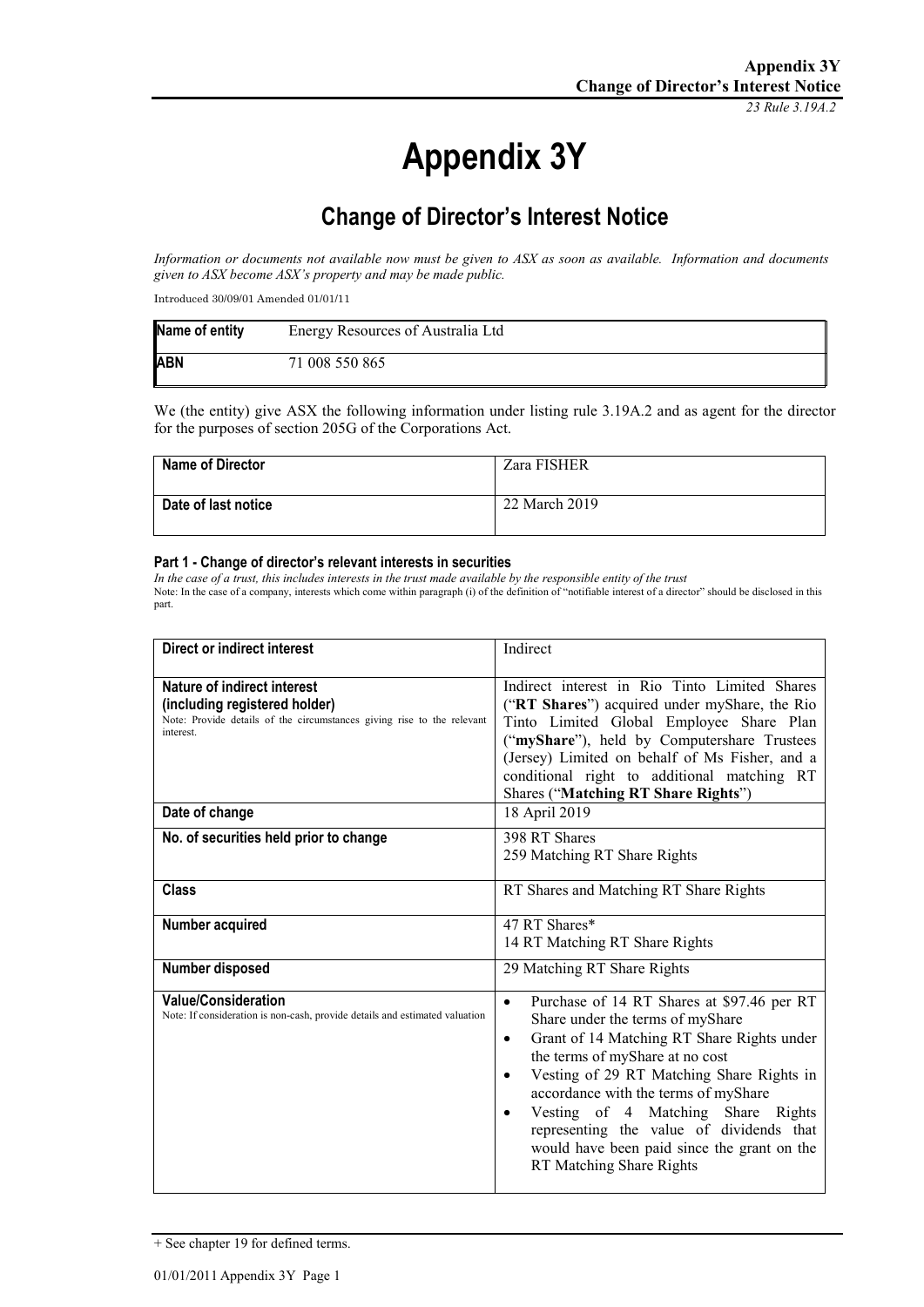| No. of securities held after change                                                                                                                                     | 445 RT Shares<br>244 Matching RT Share Rights                                                                                                                                                            |
|-------------------------------------------------------------------------------------------------------------------------------------------------------------------------|----------------------------------------------------------------------------------------------------------------------------------------------------------------------------------------------------------|
| Nature of change<br>Example: on-market trade, off-market trade, exercise of options, issue of<br>securities under dividend reinvestment plan, participation in buy-back | Acquisition of RT Shares under the terms of<br>myShare<br>Grant of Matching RT Share Rights under the<br>terms of myShare<br>Award and vesting of Matching RT Share<br>Rights under the terms of myShare |

\* In accordance with the rules of myShare, upon vesting Ms Fisher may receive additional RT Shares in lieu of dividends that would have been paid to her in the period from grant on the base number of RT Shares, the subject of the Rights that vest.

| Direct or indirect interest                                                                                                                                             | Indirect                                                                                                                                                                                                  |
|-------------------------------------------------------------------------------------------------------------------------------------------------------------------------|-----------------------------------------------------------------------------------------------------------------------------------------------------------------------------------------------------------|
| Nature of indirect interest<br>(including registered holder)<br>Note: Provide details of the circumstances giving rise to the relevant<br>interest                      | Indirect interest in RT Shares acquired under<br>myShare, held by Computershare Trustees<br>(Jersey) Limited on behalf of Ms Fisher, and a<br>conditional right to additional Matching RT Share<br>Rights |
| Date of change                                                                                                                                                          | 29 April 2019                                                                                                                                                                                             |
| No. of securities held prior to change                                                                                                                                  | 445 RT Shares<br>244 Matching RT Share Rights                                                                                                                                                             |
| <b>Class</b>                                                                                                                                                            | RT Shares and Matching RT Share Rights                                                                                                                                                                    |
| Number acquired                                                                                                                                                         | 24 RT Shares                                                                                                                                                                                              |
| Number disposed                                                                                                                                                         | N/A                                                                                                                                                                                                       |
| <b>Value/Consideration</b><br>Note: If consideration is non-cash, provide details and estimated valuation                                                               | Acquisition of 24 RT Shares at \$99.11 per RT<br>Share pursuant to the dividend reinvestment<br>provisions under the terms of myShare                                                                     |
| No. of securities held after change                                                                                                                                     | 469 RT Shares<br>244 Matching RT Share Rights                                                                                                                                                             |
| Nature of change<br>Example: on-market trade, off-market trade, exercise of options, issue of<br>securities under dividend reinvestment plan, participation in buy-back | Acquisition of RT Shares pursuant to the dividend<br>reinvestment provisions under the terms of<br>myShare.                                                                                               |

| Direct or indirect interest                                                         | Indirect                                    |
|-------------------------------------------------------------------------------------|---------------------------------------------|
|                                                                                     |                                             |
| Nature of indirect interest                                                         | RT Shares held by Computershare Company     |
| (including registered holder)                                                       | Nominees Limited (as nominee for the Vested |
| Note: Provide details of the circumstances giving rise to the relevant<br>interest. | Share Account on behalf of Zara Fisher)     |
| Date of change                                                                      | 29 April 2019                               |
| No. of securities held prior to change                                              | 2,673 RT Shares                             |
| <b>Class</b>                                                                        | RT Shares                                   |
| Number acquired                                                                     | 159 RT Shares                               |

<sup>+</sup> See chapter 19 for defined terms.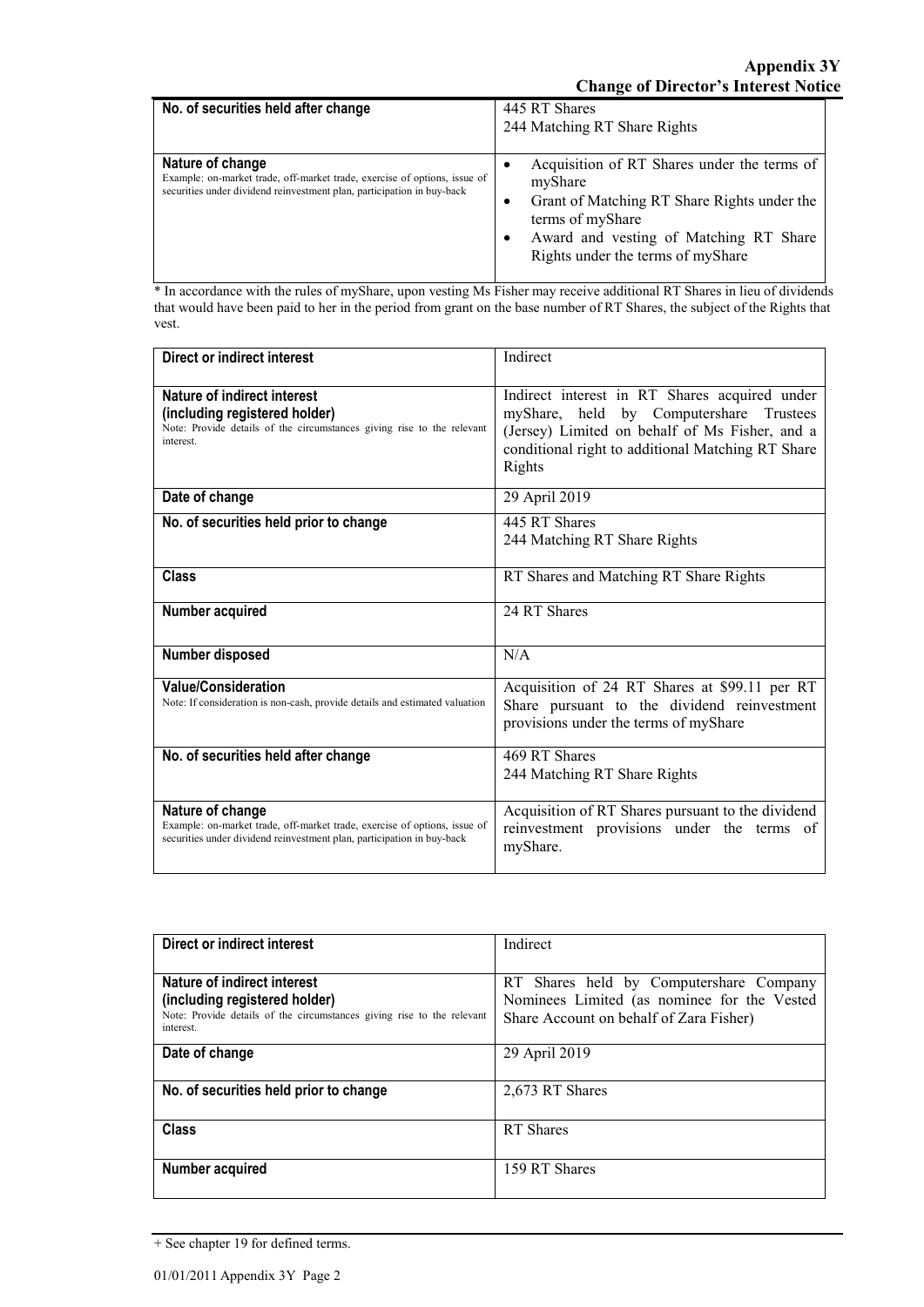| Number disposed                                                                                                                                                         | N/A                                                                                                                                               |
|-------------------------------------------------------------------------------------------------------------------------------------------------------------------------|---------------------------------------------------------------------------------------------------------------------------------------------------|
|                                                                                                                                                                         |                                                                                                                                                   |
| <b>Value/Consideration</b><br>Note: If consideration is non-cash, provide details and estimated valuation                                                               | Acquisition of RT Shares at \$99.11 per share<br>pursuant to the dividend reinvestment provisions<br>under the terms of the Vested Share Account. |
| No. of securities held after change                                                                                                                                     | 2,832 RT Shares                                                                                                                                   |
| Nature of change<br>Example: on-market trade, off-market trade, exercise of options, issue of<br>securities under dividend reinvestment plan, participation in buy-back | Acquisition of RT Shares pursuant to the dividend<br>reinvestment provisions under the terms of the<br>Vested Share Account.                      |

| <b>Direct or indirect interest</b>                                                                                                                                      | Direct                                                                                                             |
|-------------------------------------------------------------------------------------------------------------------------------------------------------------------------|--------------------------------------------------------------------------------------------------------------------|
| Nature of indirect interest<br>(including registered holder)<br>Note: Provide details of the circumstances giving rise to the relevant<br>interest.                     | N/A                                                                                                                |
| Date of change                                                                                                                                                          | N/A                                                                                                                |
| No. of securities held prior to change                                                                                                                                  | 15,693 rights ("Rights")* to be granted RT under<br>the Rio Tinto 2018 Equity Incentive Program<br>("EIP"), being: |
|                                                                                                                                                                         | 9,818 Rights as Performance Share Awards<br>$\bullet$<br>("PSAs");                                                 |
|                                                                                                                                                                         | 3,786 Rights as Management Share Awards<br>$\bullet$<br>("MSAs"); and                                              |
|                                                                                                                                                                         | 2,089 Rights as Bonus Deferral Awards<br>("BDAs").                                                                 |
| <b>Class</b>                                                                                                                                                            | PSAs, MSAs and BDAs under the EIP.                                                                                 |
| Number acquired                                                                                                                                                         | N/A                                                                                                                |
| Number disposed                                                                                                                                                         | N/A                                                                                                                |
| Value/Consideration<br>Note: If consideration is non-cash, provide details and estimated valuation                                                                      | N/A                                                                                                                |
| No. of securities held after change                                                                                                                                     | 15,693 Rights, being:                                                                                              |
|                                                                                                                                                                         | 9,818 PSAs;<br>$\bullet$                                                                                           |
|                                                                                                                                                                         | 3,786 MSAs; and<br>$\bullet$                                                                                       |
|                                                                                                                                                                         | 2,089 BDAs.                                                                                                        |
| Nature of change<br>Example: on-market trade, off-market trade, exercise of options, issue of<br>securities under dividend reinvestment plan, participation in buy-back | N/A                                                                                                                |

\* In accordance with the rules of the EIP, upon vesting Ms Fisher may receive additional RT Shares in lieu of dividends that would have been paid to her in the period from grant on the base number of RT Shares, the subject of the Rights that vest.

| Direct or indirect interest                                                         | Direct |
|-------------------------------------------------------------------------------------|--------|
| Nature of indirect interest<br>(including registered holder)                        | N/A    |
| Note: Provide details of the circumstances giving rise to the relevant<br>interest. |        |

<sup>+</sup> See chapter 19 for defined terms.